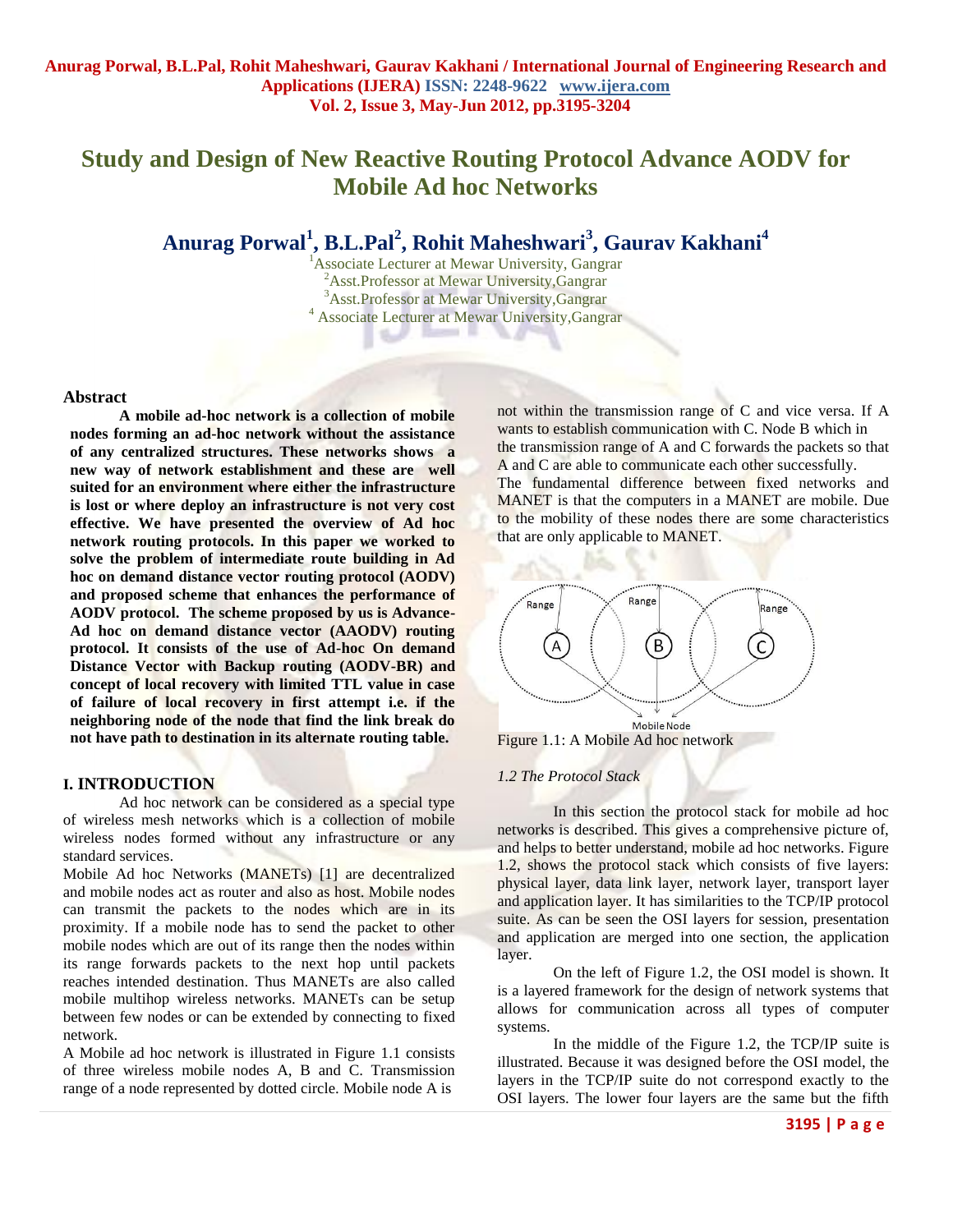layer in the TCP/IP suite (the application layer) is equivalent to the combined session, presentation and application layers of the OSI model.

On the right, the MANET protocol stack-which is similar to the TCP/IP suite-is shown. The main difference between these two protocols stacks lies in the network layer. Mobile nodes use an ad hoc routing protocol to route packets. In the physical and data link layer, mobile nodes run protocols that have been designed for wireless channels. Some options are the IEEE standard for wireless LANs, IEEE 802.11, the European ETSI standard for a high-speed wireless LAN, HIPERLAN 2, and finally an industry approach toward wireless personal area networks, i.e. wireless LANs at an even smaller range, Bluetooth.

| <b>OSI MODEL</b>    | <b>TCP/IP SUITE</b> | <b>MANET PROTOCOL STACK</b> |                         |  |
|---------------------|---------------------|-----------------------------|-------------------------|--|
| <b>APPLICATION</b>  |                     |                             |                         |  |
| <b>PRESENTATION</b> | <b>APPLICATION</b>  | <b>APPLICATION</b>          |                         |  |
| <b>SESSION</b>      |                     |                             |                         |  |
| <b>TRANSPORT</b>    | <b>TRANSPORT</b>    |                             | <b>TRANSPORT</b>        |  |
| <b>NETWORK</b>      | <b>NETWORK</b>      | <b>NETWORK</b>              | ADHOC<br><b>ROUTING</b> |  |
| <b>DATALINK</b>     | <b>DATALINK</b>     |                             | <b>DATALINK</b>         |  |
| <b>PHYSICAL</b>     | PHYSICAL            |                             | <b>PHYSICAL</b>         |  |



This paper focuses on ad hoc routing which is handled by the network layer. The network layer is divided into two parts: Network and Ad Hoc Routing. The protocol used in the network part is Internet Protocol (IP) and the protocols which can be used in the ad hoc routing part are Destination Sequenced Distance Vector (DSDV), or Ad hoc On Demand Distance Vector (AODV) etc.

# *Applications of MANET*

The emerging field of mobile and nomadic computing, with its current emphasis on mobile IP operation, should gradually broaden and require highly-adaptive mobile networking technology to effectively manage multihop, ad hoc network clusters which can operate autonomously or, more than likely, be attached at some point(s) to the fixed Internet. Some applications of MANET technology could include industrial and commercial applications involving cooperative mobile data exchange. In addition, mesh-based mobile networks can be operated as robust, inexpensive alternatives or enhancements to cell-based mobile network infrastructures.

# **Characteristics of MANETs**

*(1) Dynamic topologies:* Nodes are free to move arbitrarily; thus, the network topology--which is typically multihop--may change randomly and rapidly at unpredictable times, and may consist of both bidirectional and unidirectional links.

2) *Bandwidth*-constrained, variable capacity links: Wireless links will continue to have significantly lower capacity than their hardwired counterparts.

3) *Energy-constrained operation*: Some or all of the nodes in a MANET may rely on batteries or other exhaustible means for their energy. For these nodes, the most important system design criteria for optimization may be energy conservation.

4) *Limited physical security:* Mobile wireless networks are generally more prone to physical security threats than are fixed-cable nets. The increased possibility of eavesdropping, spoofing, and denial-of-service attacks should be carefully considered.

# *MANET Routing Protocol Performance Issues*

The following is a list of quantitative metrics that can be used to assess the performance of any routing protocol.

(1) *Average end-to-end delay of data packets* —It is caused by buffering during route discovery latency, queuing at the interface queue, retransmission delays at the MAC, and propagation and transfer times. This metric describes the packet delivery time, the lower the end-to-end delay the better the application performance.

(2) *Throughput: This* is the measure of how soon an end user is able to receive data. It is determined as the ratio of total data received to required propagation time. A higher throughput will directly impact the user's perception of the quality of service (QoS).

**3)** *Packet delivery Fraction (PDF)* — it is the ratio of the data packets delivered to the destinations to those generated by the CBR sources. The PDF shows how successful a protocol performs delivering packets from source to destination. The higher for the value give use the better results.

**4)** *Data Packet Loss (Packet Loss)* — Mobility-related packet loss may occur at both the network layer and the MAC layer. A packet is dropped in two cases: the buffer is full when the packet needs to be buffered and the time that the packet has been buffered exceeds the limit.

# **II. OVERVIEW AD-HOC NETWORK MOBILE AD HOC ROUTING PROTOCOLS Existing Ad Hoc Routing Protocols**

Since the advent of Defense Advanced Research Projects Agency (DARPA) packet radio networks in the early 1970s [2], numerous protocols have been developed for ad hoc mobile networks. Such protocols must deal with the typical limitations of these networks, which include high power consumption, low bandwidth, and high error rates. As shown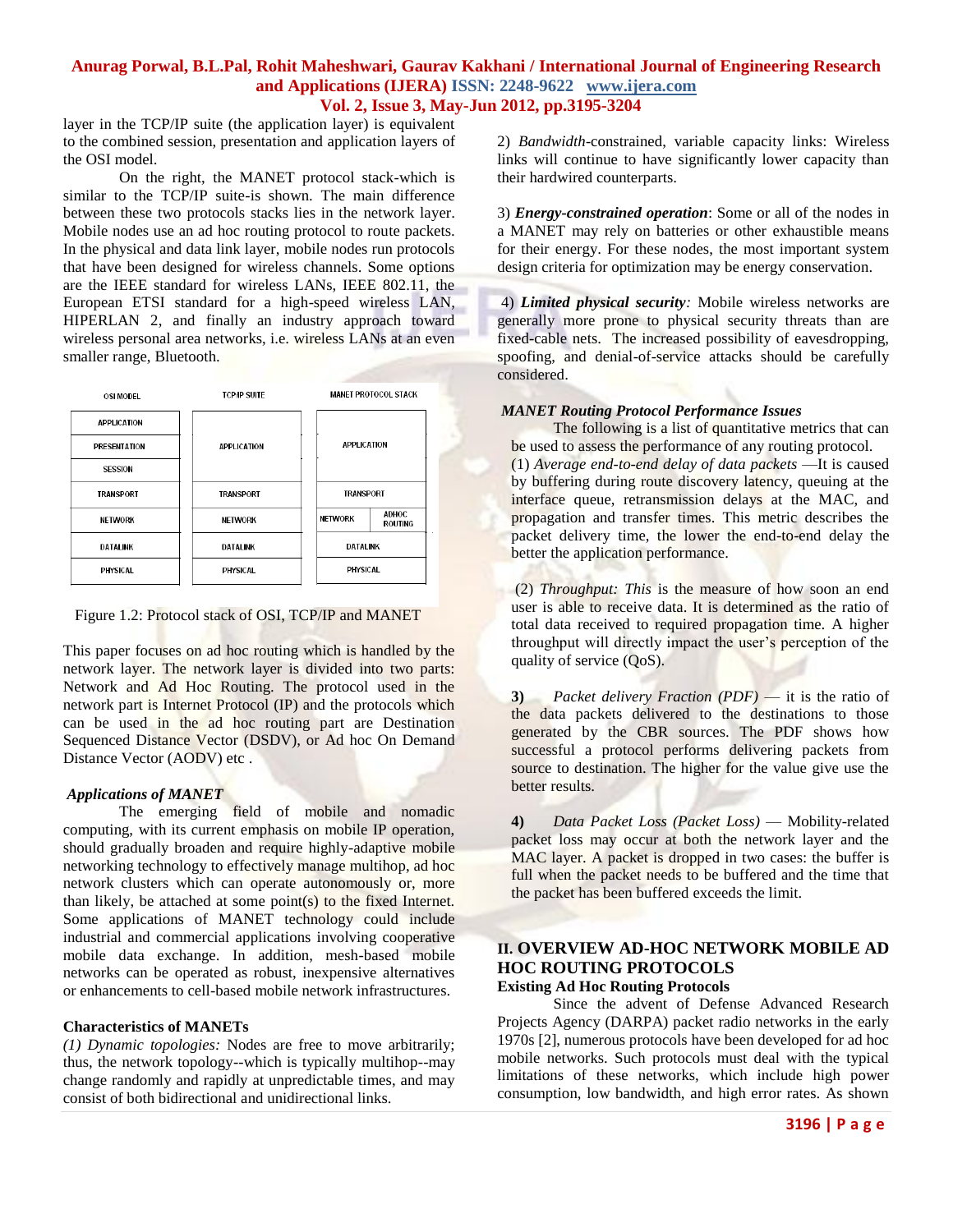in Fig. 3.1, these routing protocols may generally be categorized as:

• Table-driven

• Source-initiated (demand-driven)

### *Table-Driven Routing Protocols*

Table-driven routing protocols attempt to maintain consistent, up-to-date routing information from each node to every other node in the network. These protocols require each node to maintain one or more tables to store routing information, and they respond to changes in network topology by propagating updates throughout the network in order to maintain a consistent network view. The areas in which they differ are the number of necessary routing-related tables and the methods by which changes in network structure are broadcast. The following sections discuss some of the existing table-driven ad hoc routing protocols. Example of table-driven protocol is DSDV.



**Fig** 2.1: Types of Ad hoc routing protocols

#### *Source-Initiated On-Demand Routing*

A different approach from table-driven routing is source-initiated on-demand routing. This type of routing creates routes only when desired by the source node. When a node requires a route to a destination, it initiates a route discovery process within the network. This process is completed once a route is found or all possible route permutations have been examined. Once a route has been established, it is maintained by a route maintenance procedure until either the destination becomes inaccessible along every path from the source or until the route is no longer desired. Example of source –initiated on-demand protocol is AODV.

#### *Ad hoc On demand Distance Vector (AODV) Routing Protocol*

The Ad Hoc On-Demand Distance Vector (AODV) routing protocol described in [5] builds on the DSDV algorithm previously described. AODV is an improvement on DSDV because it typically minimizes the number of required broadcasts by creating routes on a demand basis, as opposed to maintaining a complete list of routes as in the DSDV algorithm. The authors of AODV classify it as a pure ondemand route acquisition system, since nodes that are not on a

selected path do not maintain routing information or participate in routing table exchanges [5].

## *Routing Table in AODV*

AODV maintains the following fields in its routing table for each routing table entry.

- 1. Destination IP Address
- 2. Destination Sequence Number
- 3. Valid Destination Sequence Number flag

4. Other state and routing flags (e.g., valid, invalid, repairable, being repaired)

- 5. Hop Count (number of hops needed to reach destination)
- 6. Next Hop
- 7. Network Interface
- 8. List of Precursors
- 9. Lifetime (expiration or deletion time of the route)

#### **Sequence Numbers**

Many distance vector routing protocols suffer from a condition called Count to infinity [6]. This problem can be solved in AODV by using sequence numbering scheme which is derived from DSDV. Each AODV node maintains a monotonically increasing sequence number which is independent of other nodes. In AODV sequence numbers represent the freshness of the routing information. Nodes increment its sequence number when it generates a new route request or when it generates a route reply. If a node gets multiple route replies for the destination then it will always selects the route to the destination with greatest destination sequence number. This ensures that selected route is the recent one. If destination sequence numbers of route replies are same then node will selects the route which has less number of hops to destination.

#### *Routing Table Management*

Routing table management determines whether a route is still active using primary parameters: source sequence numbers, destination sequence numbers, route request expiration timer and route caching timeout. The route request expiration timer is used to invalidate all the entries of those nodes that do not lie on the path from the source to destination. The expiration time depends on the size of network. The route caching timeout is the time beyond which a route is no longer considered to be valid. For each valid route maintained by a node as a routing table entry, the node also maintains a list of precursors that may be forwarding packets on this route. These precursors will receive notification from the node in the event of detection of the loss of the next hop link. The list of precursors in a routing table entry contains those neighboring nodes to which a route reply was generated or forwarded.

Every routing table entry contains the following information: Destination address, Next hop, Number of hops,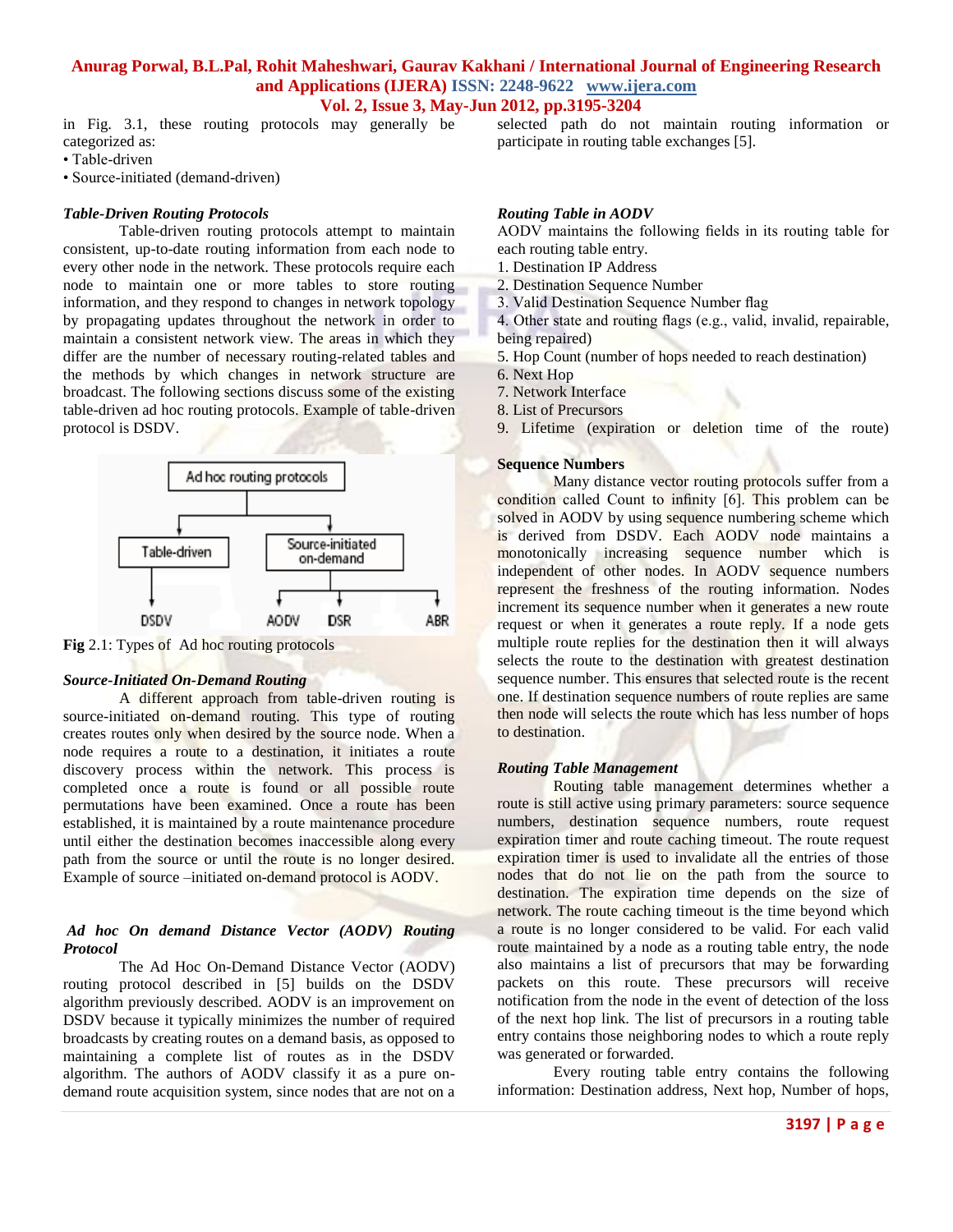Destination sequence number, Precursor list, expiration timer. With this information each node in AODV can determine whether its neighbor is considered active for the particular destination. The criterion for being active is determined if the neighbor originates or relays at least one packet for a destination within the most recent active route timeout period. This enables all active source nodes to become informed if a link along a path to destination breaks. Each time a route entry is used to transmit data, the expiration time is updated to the current time plus the active route timeout.

*Message Types in AODV* 

In AODV there are four different message formats [7] they are:

- 1. Route Request (RREQ)
- 2. Route Reply (RREP)
- 3. Route Error (RERR)
- 4. Route Reply Acknowledgment (RREPACK)

#### *Route Discovery In AODV*

When a source node desires to send a message to some destination node and does not already have a valid route to that destination, it initiates a path discovery process to locate the other node. It broadcasts a route request (RREQ) packet to its neighbors, which then forward the request to their neighbors, and so on, until either the destination or an intermediate node with a "fresh enough" route to the destination is located. Figure 2.2a illustrates the propagation of the broadcast RREQs across the network. AODV utilizes destination sequence numbers to ensure all routes are loopfree and con-contain the most recent route information. Each node maintains its own sequence number, as well as a broadcast ID. The broadcast ID is incremented for every RREQ the node initiates, and together with the node's IP address, uniquely identifies an RREQ. Along with its own sequence number and the broadcast ID, the source node includes in the RREQ the most recent sequence number it has for the destination. Intermediate nodes can reply to the RREQ only if they have a route to the destination whose corresponding destination sequence number is greater than or equal to that contained in the RREQ. During the process of forwarding the RREQ, intermediate nodes record in their route tables the address of the neighbor from which the first copy of the broadcast packet is received, thereby establishing a reverse path. If additional copies of the same RREQ are later received, these packets are discarded. Once the RREQ reaches the destination or an intermediate node with a fresh enough route, the destination/intermediate node responds by unicasting a route reply (RREP) packet back to the neighbor from which it first received the RREQ (Fig. 2.2b). As the RREP is routed back along the reverse path, nodes along this path set up forward route entries in their route tables which point to the node from which the RREP came. These forward route entries indicate the active forward route. Associated with each route entry is a route timer which will cause the deletion of the entry if it is not used within the specified lifetime. Because the RREP is forwarded along the path established by the RREQ, AODV only supports the use of symmetric links.



Figure 2.2 AODV route discoveries

#### *Local Connectivity*

In MANETs, links between the nodes can break due to node mobility, restricted range and capacity of wireless channel. A mechanism must exist for nodes to determine when a link to a neighbor along an active path is broken. One method for obtaining such connectivity information is by using Hello messages. Hello messages are locally broadcast RREPs that indicate the existence of the sending node. The time to live (TTL) of the RREP is set to one, so that only the node's immediate neighbors receive the message. The hello message includes the node's address, its current sequence number, and a lifetime for the link. A node generates Hello message for every HELLO INTERVAL. If a node does not receive hello messages from its neighbors during interval of ALLOWED HELLO LOSS \* HELLO INTERVAL seconds, then it expires the routing table entry. All the nodes in the precursor list are notified about the link failure.

#### *Route Maintenance*

HELLO messages may be used to detect and monitor links to neighbors. In such case, each node broadcasts periodic HELLO messages to all its neighbors. When a broken link is detected, either by a MAC layer acknowledgment or by not receiving HELLO messages, the upstream node sends Route Error (RERR) message to all predecessor nodes that use the broken link to reach their respective destinations. The RERR packet is propagated towards the source and the route is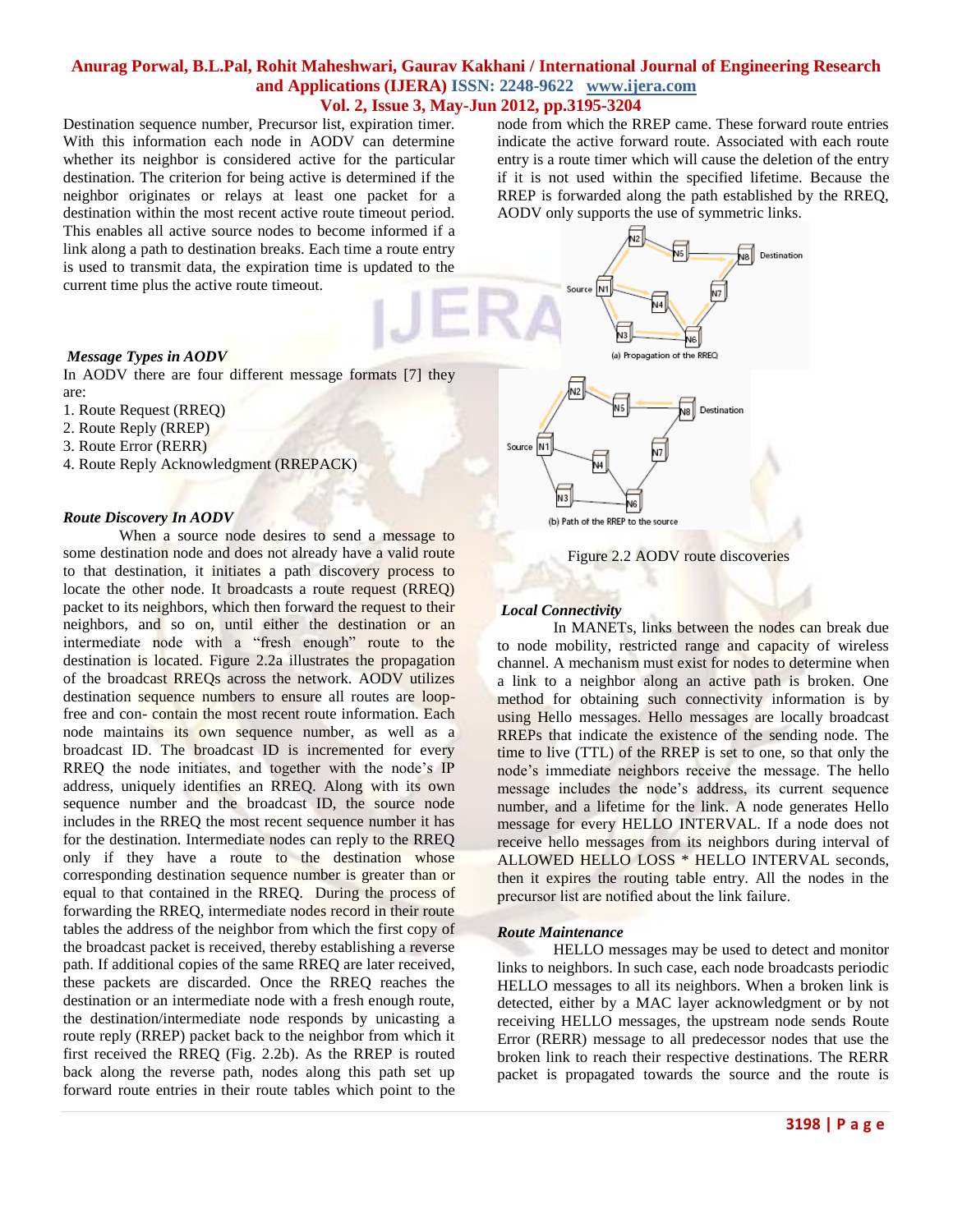deleted from the routing table.In Fig 2.3. Node B detects a link break and sends a RERR message to node A.

When a node receives a RERR, it first checks whether the node that sent the RERR is its next hop to any of the destinations listed in the RERR. If the sending node is the next hop to any of these destinations, the node invalidates these routes in its route table and then propagates the RERR back towards the source. The RERR continues to be forwarded in this manner until it is received by the source. Once the source receives the RERR, it can reinitiate route discovery if it still requires broken. Node B invalidates its route table entries for both nodes C and D (Fig 2.3), creates a RERR message listing these nodes, and sends the RERR upstream towards the source.



Fig. 3.2: Route Maintenance in AODV

## *Ad hoc on Demand Distance Vector-Backup Routing (AODV-BR)*

AODV-BR [14] utilizes a mesh structure to provide multiple alternate paths to existing on-demand routing protocols without producing additional control messages. Having multiple alternate paths in ad hoc networks is beneficial because wireless networks are prone to route breaks resulting from node mobility, fading environment, signal interference, high error rate, and packet collisions. It is also important to generate multiple routes without propagating more control messages than when building only single route. Minimizing the number of packet transmissions is critical in ad hoc networks with limited bandwidth and shared wireless medium.

#### *Route Construction in AODV-BR*

AODV-BR is incorporated with reactive routing protocols that build routes on demand via a query and reply procedure. It uses the same RREQ structure as used by AODV protocol. When a source needs to initiate a data session to a destination but does not have any route information, it searches a route by flooding a ROUTE REQUEST (RREQ) packet. Each RREQ packet has a unique identifier so that nodes can detect and drop duplicate packets. An intermediate node, upon receiving a non-duplicate RREQ, records the previous hop and the source node information in its route table (i.e. backward learning). It then broadcasts the packet or sends back a ROUTE REPLY (RREP) packet to the source if it has a route to the destination. The destination node sends a RREP via the selected route when it receives the first RREQ or subsequent RREQs that traversed a better route (in AODV for instance, fresher or shorter route) than the previously replied route. The mesh structure and alternate paths are established during the route reply phase. We slightly modify the AODV protocol in this procedure. Taking advantage of the broadcast nature of wireless communications, a node promiscuously "overhears" packets that are transmitted by their neighboring nodes. From these packets, a node obtains alternate path information and becomes part of the mesh as follows. When a node that is not part of the route overhears a RREP packet not directed to itself transmit by a neighbor (on the primary route), it records that neighbor as the next hop to the destination in its alternate route table. A node may receive numerous RREPs for the same route if the node is within the radio propagation range of more than one intermediate node of the primary route. In this situation, the node chooses the best route among them and inserts it to the alternate route table. When the RREP packet reaches the source of the route, the primary route between the source and the destination is established and ready for use. Nodes that have an entry to the destination in their alternate route table are part of the mesh. The primary route and alternate routes together establish a mesh structure that looks similar to a fish bone (see Fig. 2.4).





#### *Route Maintenance and Mesh Routes*

Data packets are delivered through the primary route unless there is a route disconnection. When a node detects a link break (for example, receives a link layer feedback signal from the MAC protocol, does not receive passive acknowledgments, does not receive hello packets for a certain period of time, etc.), it performs a one hop data broadcast to its immediate neighbors. The node specifies in the data header that the link is disconnected and thus the packet is candidate for "alternate routing." Upon receiving this packet, neighbor nodes that have an entry for the destination in their alternate route table, unicast the packet to their next hop node. Data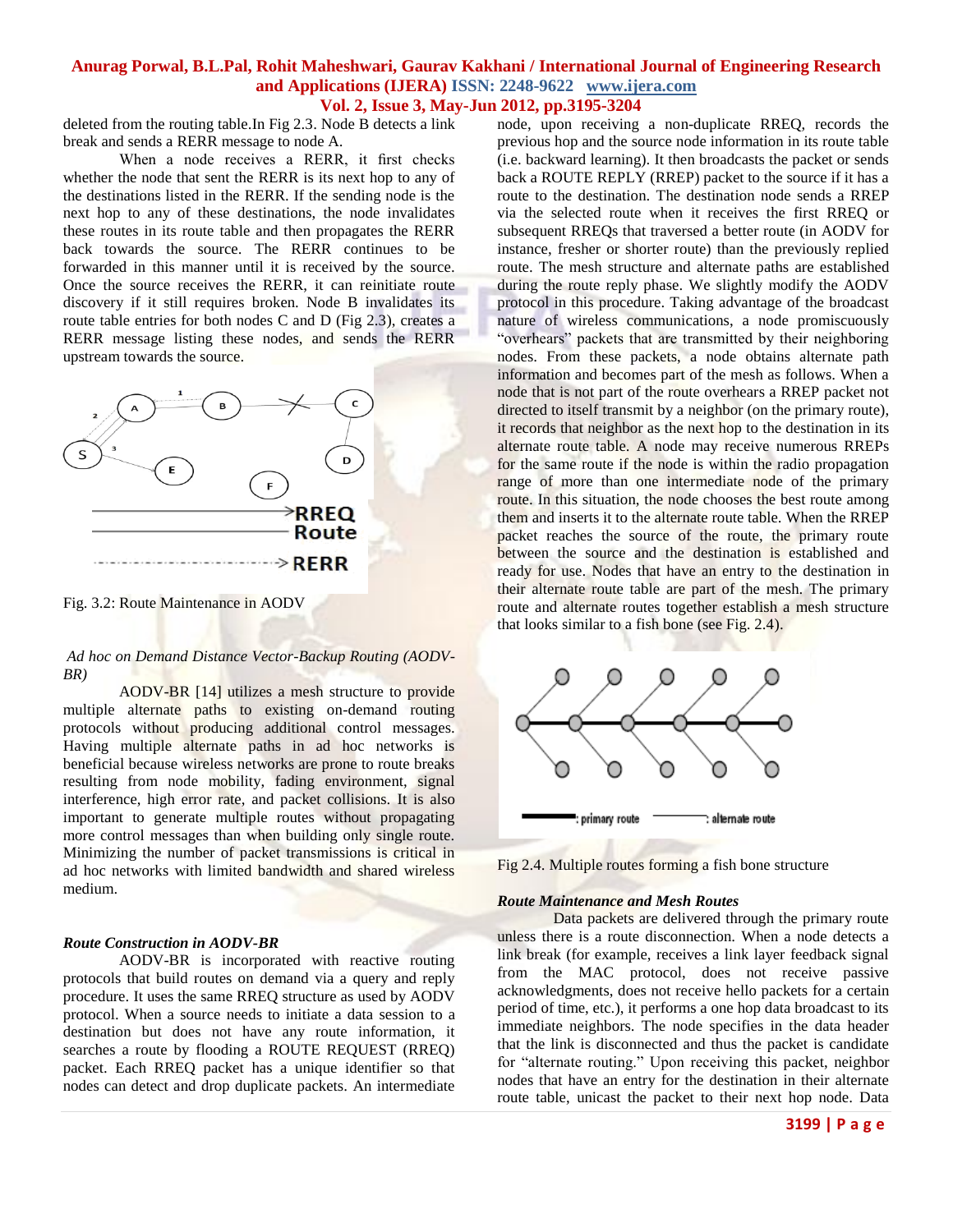packets therefore can be delivered through one or more alternate routes and are not dropped when route breaks occur. To prevent packets from tracing a loop, these mesh nodes forward the data packet only if the packet is not received from their next hop to the destination and is not a duplicate. The node that detected the link break also sends a ROUTE ERROR (RERR) packet to the source to initiate a route rediscovery. The reason for reconstructing a new route instead of continuously using the alternate paths is to build a fresh and optimal route that reflects the current network situation and topology. In AODV, a route is timed out when it is not used and updated for certain duration of time. AODV-BR uses the same technique for timing out alternate routes. Nodes that provide alternate paths overhear data packets and if the packet was transmitted by the next hop to the destination as indicated in their alternate route table, they update the path. If an alternate route is not updated during the timeout interval, the node removes the path from the table.

## **III. PROBLEM STATEMENT**

#### *Problem Description*

 In Ad hoc networks link break occurs frequently due to nodes mobility, greater error rates, interference of signals, fading environment etc. But an actual route break occurs due to mobility of nodes. Link breaks caused by other sources are factious. In ad hoc network On Demand routing protocols have one of the three choices to perform in case of link break. First, the source node will do nothing and gets timeout waiting for an acknowledgment from the destination. Then after timeout the source node may starts a new fresh route discovery cycle in case it wants further communication with the destination node. Second, the intermediate node which find the link break report the error to the source node by sending a route error (RERR) message immediately. The source node then again re-initiate a route discovery cycle for that destination if it required further communication with that destination .Third, some local recovery mechanism is used to bypass the link in error.

 In multipath routing [13], multiple routes from source to destination are cached during a single route discovery cycle. In case of the occurrence of link break, any of the alternative routes is selected to forward the packets. The performance of multipath routing shows better utilization of network resources, but number of packet drops and delay is increased because alternative cached routes may become stale. On the other hand, a special route maintenance mechanism is used in a local recovery scheme, to repair the broken routes. In Adhoc On Demand Distance Vector (AODV) routing protocol [5], when a link break occurs, the upstream node decides either to propagate a route error (RERR) message back to the source node or to repair the route using limited TTL broadcast. This decision is based on the distance between the intermediate node (that find the link break) and the destination node. If the node that finds the link break is close to the

destination, it performs local recovery by sending a route request (RREQ) message with limited time-to-live (TTL) value. Otherwise, RRER message is unicasted to the source node to give information about link break. The source node after receiving the RRER message may starts new route discovery cycle if required. After starting the local repair process, the intermediate node waits for a route discovery period. If the repair process fails, the node sends a RRER message back to the source node. Otherwise, the node updates its routing entry for that destination. But if local recovery is performed many times then there is a danger of using nonoptimal route inspite of the existence of another optimal route. These limitations of AODV motivated us to propose an efficient technique for route maintenance, Advance - Ad Hoc On-demand Distance Vector (AAODV), and Multipath Preemptive - Ad hoc On Demand Distance Vector (PM-AODV) which improves the performance of an existing ondemand routing protocols, specifically AODV.

#### **IV. PROPOSED SOLUTION**

*4.1 Advance-Ad hoc On Demand Distance Vector (AAODV)*

- Our Proposed solution consists of the use of AODV-BR and concept of local recovery with limited TTL value in case of failure of local recovery in first attempt i.e. if the neighboring node of the node that find the link break do not have path to destination in its alternate routing table.
- First we will discuss about the medications required to the existing AODV and later the approach in detail.

The changes made in RREQ packet include:

1. We have introduced a new *flag k* in RREQ packet, it indicates first look in alternate routing table if k is 1.

The changes made in RREP packet include:

1. *Flag p* inserted in the RREP packet. It indicates local recovery is performed.

The changes made in Routing table include:

- 1. A variable *total* is included in routing table that indicates total number of hops from source to destination.
- 2. A variable *count* is included whose value indicates number of times local recovery is performed, initially count=0.
- 3. A flag *long* is included in routing table whose value indicates hop metric increased in local recovery, initially long=0.

| <b>DEST NEXT</b> | <b>HOP</b> |  | TOTAL   COUNT   LONG |  |
|------------------|------------|--|----------------------|--|
|                  |            |  |                      |  |
|                  |            |  |                      |  |

Table 4.1: Routing table of AAODV

The proposed solution of the defined problem consists of following concept: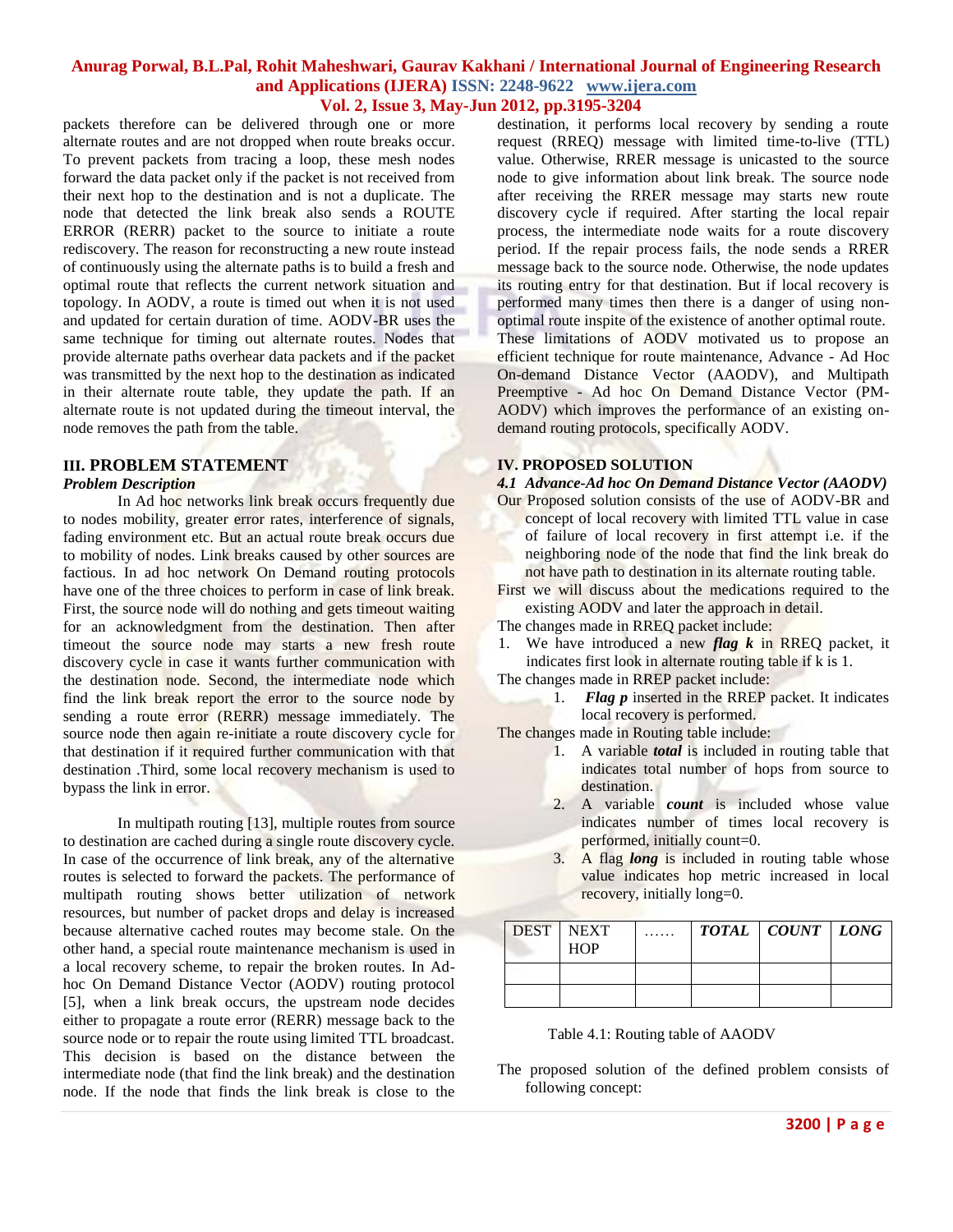- Route construction mechanism: It is same as of AODV-BR so that in case of link break route can be find quickly during local recovery.
- Route maintenance mechanism: When an intermediate node finds a link break, it first calculates its distance from destination. If it is closer to the destination, it prepares a RREQ packet by setting TTL=1 and some other flags to query its neighbors for connectivity information. The neighboring node on receiving RREQ packet, search its alternate routing table for route to the required destination. If it finds route in its alternate routing table it then copy that entry in its main routing table and sends a RREP packet back to the node from which it received RREQ. Before sending a RREP it set the flag in RREP to indicate local recovery is performed. On receiving RREP the node updates its routing table and informs the source about this new route. If a node that finds link breaks do not get reply from any of its neighbor than it starts local route recovery with specified TTL to limit the area of search. If any node finds the alternative route to the destination within the timeout period it updates its routing table (Fig. 5.1). Each node also makes an entry in its routing table about number of hops to reach the destination. The intermediate node performs route recovery in two cases. First, if it is performing recovery first time. Second, if the number of hops obtained in previous local recovery is less or equal to the number of hops known before recovery and if this node is closer to the destination. If node that finds link break is closer to the source node then it do not perform local recovery and sends RERR packet to the source to initiate a route discovery cycle again. The reason for reconstructing a new route instead of performing local recovery again is to obtain a fresh and optimal route that reflects the current network situation and topology. If a node that finds link breaks do not get reply from any of its neighbor than it starts local route recovery with specified TTL to limit the area of search. If any node finds the alternative route to the destination within the timeout period it updates its routing table (Fig. 4.1)



Fig. 4.1: New route in case of link break, when either neighbor is having any route to destination in its main routing table rather than in its alternate routing table or when recovery is performed with TTL=dest (can be tuned)

### **Route Maintenance Algorithm In AAODV**

Data packets are send using the primary route unless the link breaks occurs. The operation after the intermediate node (say N1) has identified link break is presented below:

1. If  $((dist < total/2) \& \& (count < 5 \parallel long == 0))$ 

// *dist* is the variable whose value is equal hope count field attribute in the routing table.

// *total* is routing table attribute that indicates total number of hops from source to destination.

// *count* is a field in routing table whose value indicates number of times local recovery is performed, initially count=0.

// *long* is a flag in routing table whose value indicates hop metric increased in local recovery, initially long=0.

2. {

N1 Sends RREQ with TTL=1 and by setting flag k of RREQ packet to 1;

- } 3. Else { goto step 17 ; *}* 
	- 4. On receiving RREQ packet node do following:
	- If (flag k of RREQ  $==1$ ) goto step 5;

//we have introduced new flag k in RREQ packet, it indicates that first look in alternate routing table if k is1.

Else goto step 6;

- 5. The node looks up in its alternate route table. If it finds any node as its next hop to the destination it update its main routing table by making an entry to that destination. It then prepares RREP packet by setting its hop count field equal to the value of its dist field in its alternate route table. It than unicast it back to the node from which it receive RREQ. Goto step 7
- 6. The node looks up its main routing table to see whether it is having any next hop to that destination. If it finds any node as its next hop to the destination it then prepares RREP packet by setting its hop count field equal to number of hops from it to destination. It than unicast RREP packet back to the node from which it receive RREQ.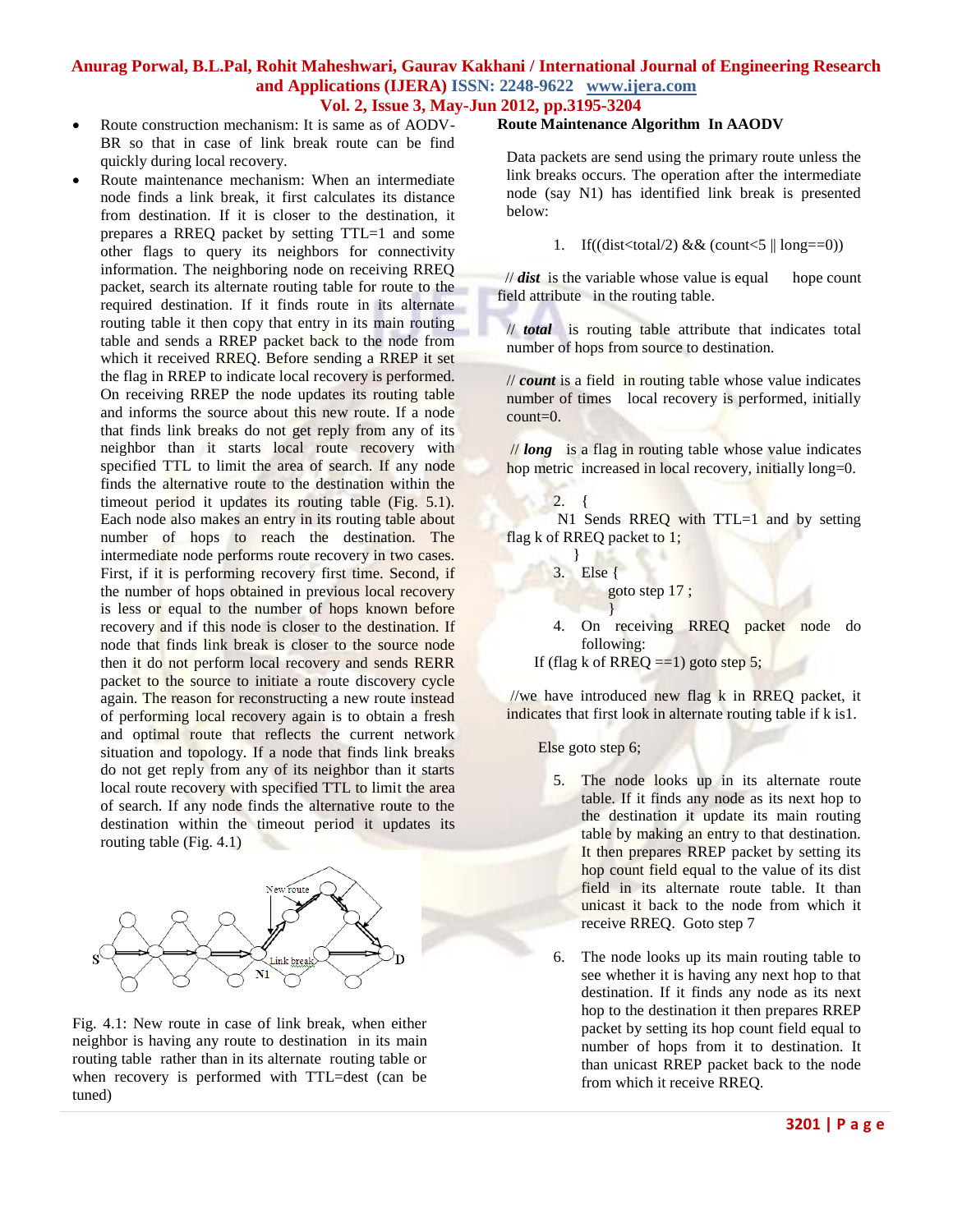- 7. If RREP is received
- 8. { N1 updates its routing table with alternate route ;
- 9. N1 set count=count+1;
- 10. If(dist  $\langle n+1 \rangle$  // n is the value of hop count field in RREP
	- { Set long=1;

}

- 11. Set dist $1 = \text{dist}$ ; // dist $1$  is a local variable
	- Set dist= $n+1$ ;

Set total=total + (dist  $-$  dist1);

12. N1 make changes in received RREP as follows:

Set flag p=1;

// flag p indicates local recovery is performed p is a flag inserted in the RREP packet.

Set n=n+1;  $\frac{1}{2}$  // increases hop count by one

After preparing RREP N1 send it towards source .N1 also prepares a special Gratuitous RREP for destination as follows:

 $\{$  Set flag G of RREP =1;

Hop count $(n)$  = total;

Set flag  $p = 1$ ;

}

N1 now sends this Gratuitous RREP towards destination.

13. Each intermediate node on receiving RREP updates its route for that Destination and perform following action:

```
If (p==1)
```

```
 {Set count=count+1;
```
}

Set dist1=dist; // dist1 is a local variable

Set dist=n+1;

Set total=total + (dist  $-dist1$ );

Set  $n=n+1$ ; // n is the hop count value in RREP

14. Each intermediate node on receiving Gratuitous RREP updates its route for that Destination and perform following action:

If  $(p == 1)$ 

Set count=count+1 in its routing.

Set total =  $n$  // n is the hop count value in RREP.

}

 $\left\{\begin{array}{ccc} \end{array}\right\}$ 

 $\mathcal{L}$ 

- 15. Source node on receiving RREP update its route table and start sending data using new route.
- 16. Else

If( $w == 1$ )

 // Node N1 sends RERR message to source node to start global route discovery.

Goto step 17

Else

N1 sends RREQ with TTL=dist (can betuned);

Set flag k=0;

 $w=1$ ;

// w is a local variable it is used so that local recovery is performed only two times

Goto step 6;

- 17. Node N1 sends RERR message to source node to start global route discovery.
- 18. Stop

#### *Performance Analysis*

Various cases are considered for evaluating the performance of the proposed scheme and it is also compared with AODV [5], AODV-BR [14] and Bypass-AODV [15]: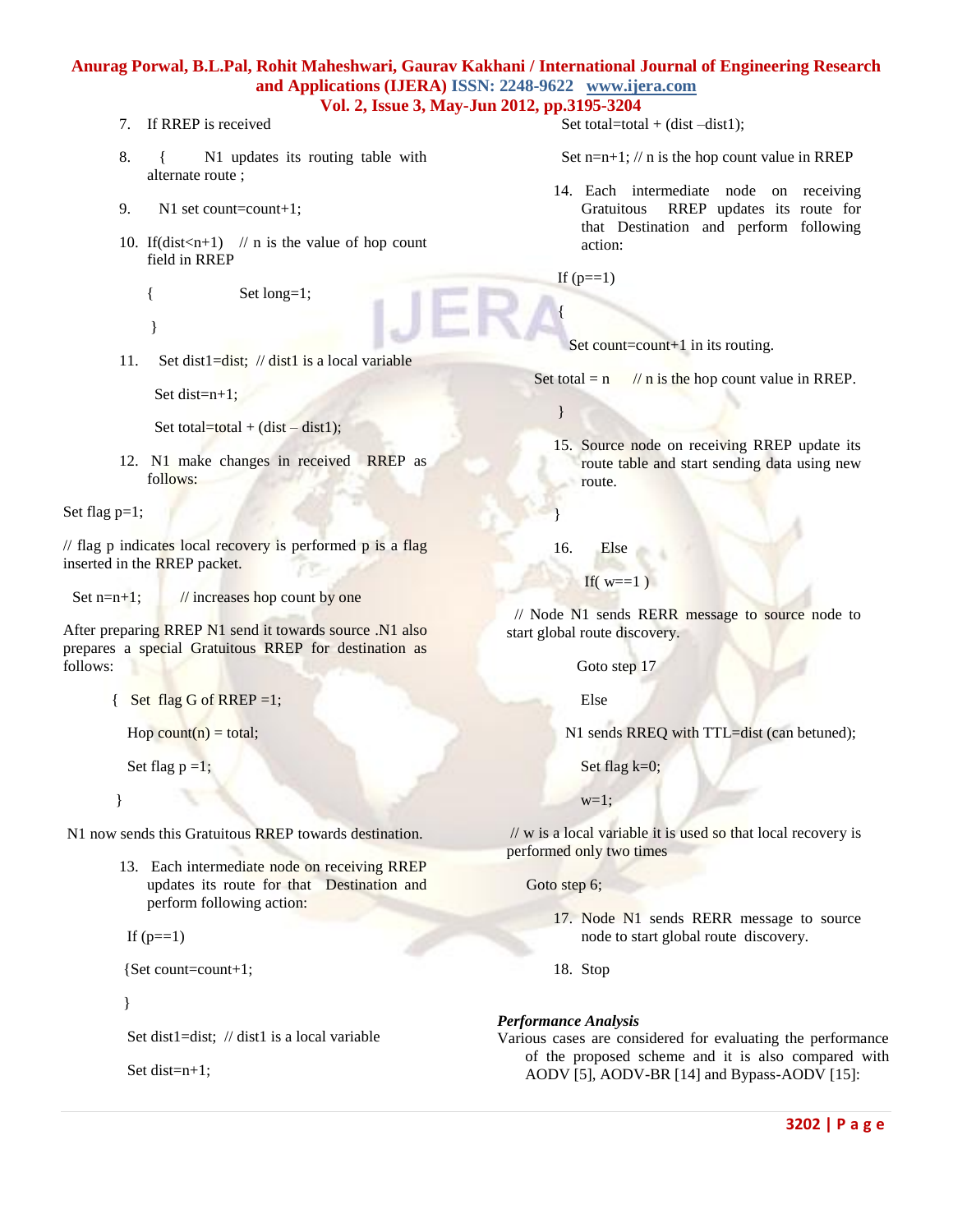- *Case 1:* AAODV finds alternate route in case of link break and continue to use it until link break occurs again (as in Fig. 4.1). While in AODV-BR and Bypass-AODV alternate route is used only to forward buffered data. In AAODV source node perform route discovery less often than AODV, AODV-BR and Bypass-AODV. Hence AAODV reduces global flooding and increases bandwidth utilization compare to AODV, AODV-BR and Bypass-AODV.
- **Case 2:** In AAODV there is no danger of using long route in case of frequent link breaks and performing more local discoveries. Local recovery is performed only if the previous route recovery results in equal or less number of hops. Otherwise source node perform route discovery.
- **Case 3:** Data packet drops in AAODV during link break are less than AODV, AODV-BR and Bypass-AODV because it performs local route discovery twice (if it fails to find route in first attempt, with TTL=1) with two different TTL values. AODV simply drops data packets when routes are disconnected. AODV-BR also has some packet drops because alternate paths may also break as the primary route because of mobility.
- **Case 4:** In AAODV the probability of finding alternate route in case of link break is more than any other on-demand routing protocol. Hence, AAODV is more reliable.

# *Comparison of the AAODV and AODV Routing Protocol***:**

The simulation results are revealed in the following section in the form of line graphs. Graphs illustrate comparison between the protocols by varying different numbers of sources on the basis of the above-mentioned metrics as a function of pause time.



Fig 5.1 : Packet delivery fraction vs. Pause time for 40-node model with 40 sources

Above graph shows Packet delivery function gets increases as we increase the pause time AODV protocol's PDF is grater then AAODV Protocols packet delivery ratio.



Fig5.2: Packet Loss vs. Pause time for 40-node model with 40 sources

Packet loss with respect to pause time is shown as pause time is increases packet loss varies according to pause time.



Fig 5.3: end to end delay vs. Pause time for 40-node model with 40 sources

The comparison show that AAODV Gives better performance then AODV and it reduce the route maintenance time when the link break is occurs so it improves the performance of AODV routing protocol.

### **V. CONCLUSION AND FUTURE WORK**

 In this paper, we proposed two schemes AAODV and PM-AODV for route maintenance. These protocols are proposed to increase the performance of AODV routing protocol in case of link break.

 AAODV scheme is proposed to improve the route maintenance phase of AODV routing protocol needed in case of link break. AAODV uses a combined strategy of AODV and AODV-BR and a new concept of repeating local route recovery next time only in case of getting equal or improve hop metric in previous local recovery. AAODV minimized the routing overhead because source node performs route discovery less often. Also by performing local recovery only in case of getting better metric in previous local discovery, we always get a fresh and optimal route that reflects the current network topology.